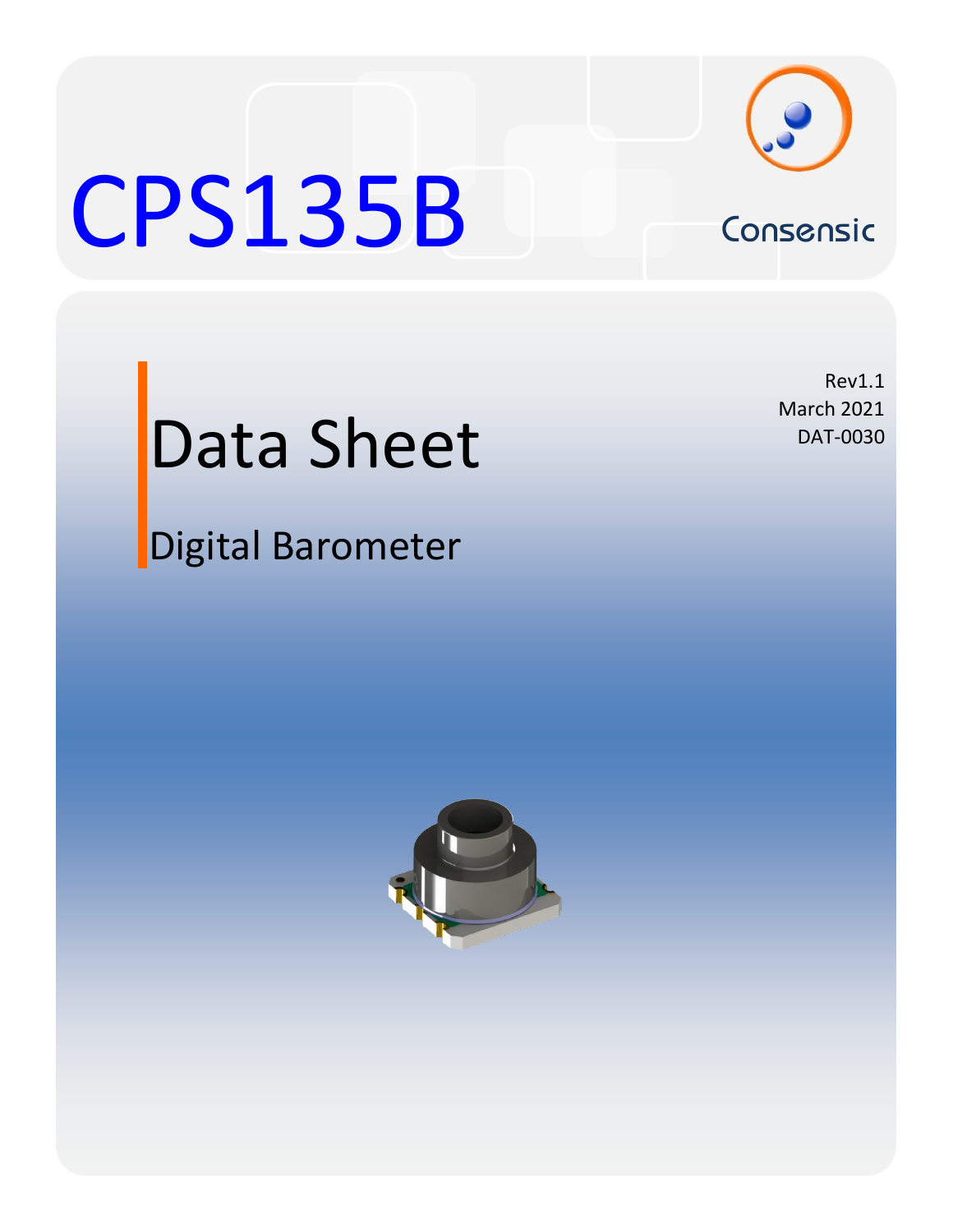# CPS135B





### Water Resistant **Overview**

The CPS135B SIP (System-in-a-Package) solution comprises of a resistive bridge type pressure sensor and a 24-bit ADC for high resolution and accurate pressure measurements. The fully calibrated pressure and temperature compensated digital output makes the CPS135B solution simple to use. The CPS135B comprises of an internal calibration logic that provides accurate pressure and temperature measurements to the application via I²C interface. There is no need to separately download internal calibration coefficients and have the host micro-controller conduct complicated compensation calculations.

# **Applications**

- Altimeters
- Portable and Stationary Barometers
- Weather Stations
- GPS Applications
- Hard Disk Drives(HDD)
- Industrial Equipment
- Air Control Systems
- Vacuum Systems

# **Benefits**

- Low Power Consumption. Excellent for Battery and Other Low-Power Applications
- External Clock not Required
- High Resistance to Sensing Media

# **Features**

- Factory Calibrated Pressure and Temperature Sensor
- Supply Voltage: 2V to 5.5V(3V @typical)
- Current Consumption: <5uA(One Measurement)
- Sleep State Current: <200nA (25°C)
- Operating Temperature Range: -40°C to +85°C
- Pressure Accuracy: ±0.3kPa (±3.0mbar) @ 25°C
- Temperature Accuracy: ±1.0°C

# **Interfaces**

I²CTM\* Compatible (≤400kHz)

# **Physical Characteristics**

- Small Form Factor, 4.5 x 4.5 x 3.5mm (w x l x h)
- SMD, 6 Lead
- Ceramic Substrate

 $*$ I<sup>2</sup>C <sup>TM</sup> is a registered trademark of NXP

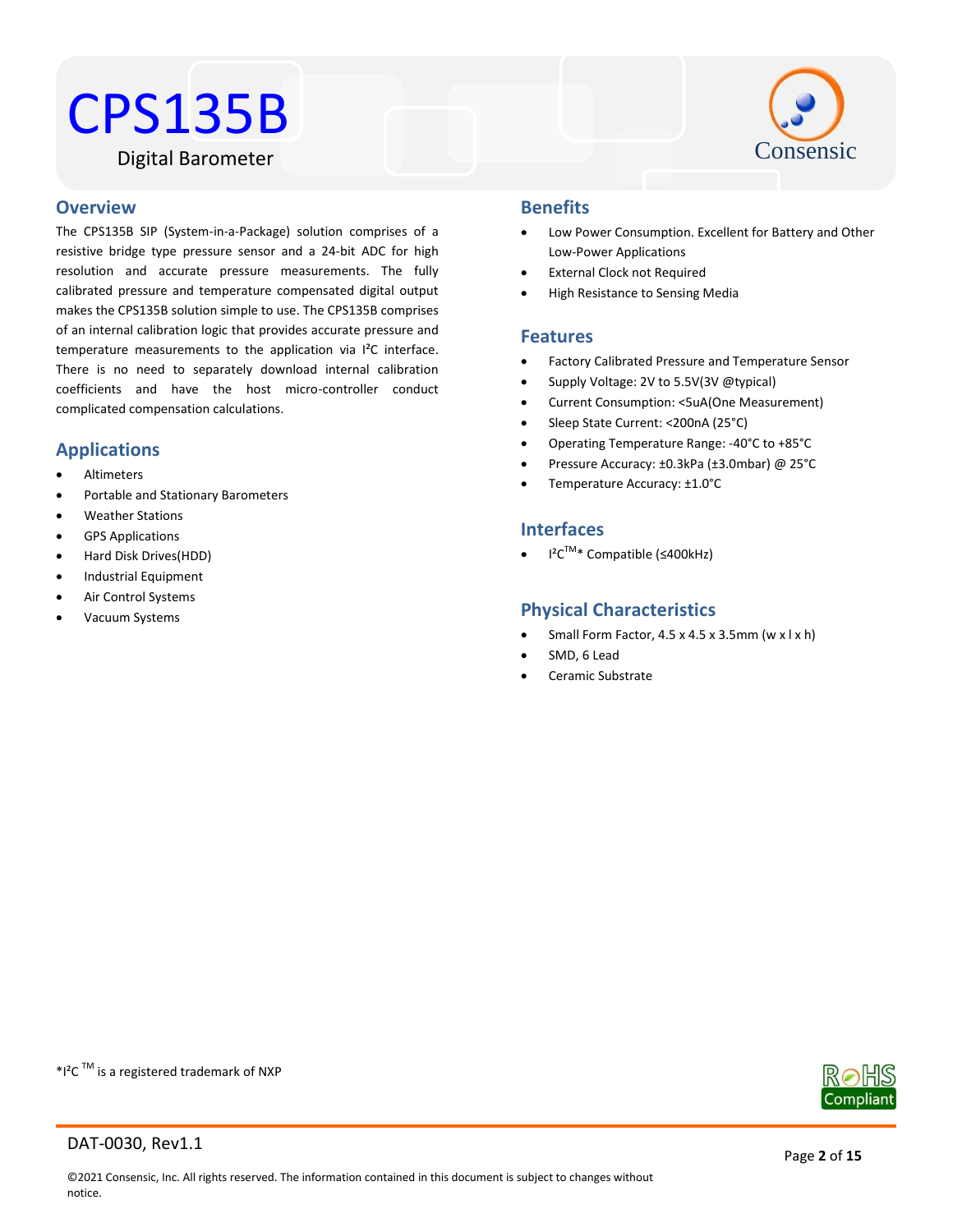



# **CPS135B BLOCK DIAGRAM**



# <span id="page-2-0"></span>**TABLE1: ORDERING INFORMATION**

| <b>PART NUMBER</b>                                                   | <b>OUTPUT MODE</b>                                                                                         | <b>OPERATION</b><br><b>MODE</b>                                                | <b>PACKAGE</b>                         |  |
|----------------------------------------------------------------------|------------------------------------------------------------------------------------------------------------|--------------------------------------------------------------------------------|----------------------------------------|--|
| CPS135B                                                              | $I^2C$                                                                                                     | Sleep                                                                          | 6-Lead SMD                             |  |
|                                                                      | SALES and CONTACT INFORMATION sales@consensic.com                                                          |                                                                                |                                        |  |
|                                                                      |                                                                                                            |                                                                                | www.consensic.com                      |  |
| <b>United States</b><br>Consensic, Inc.<br>1900 Powell Street, Suite | China<br>Wuxi Consensic Electronics Co., Ltd.<br>No.86, Dicui Road, B5 Building,                           |                                                                                | 无锡康森斯克电子科技有限公司<br>无锡市滨湖区滴翠路 86号太湖智谷科技园 |  |
| 600<br>Emeryville California,<br>94608, USA<br>Ph: +1 510.588.8735   | Fourth Floor, Room 401,<br>Wuxi, Jiangsu Province, 214072<br>Ph: +86 510.85122279<br>Fax: +86 510.85122259 | 北门 B5 栋 4 楼 401 室<br>邮编:214072<br>电话: +86 510.85122279<br>传真: +86 510.85122259 |                                        |  |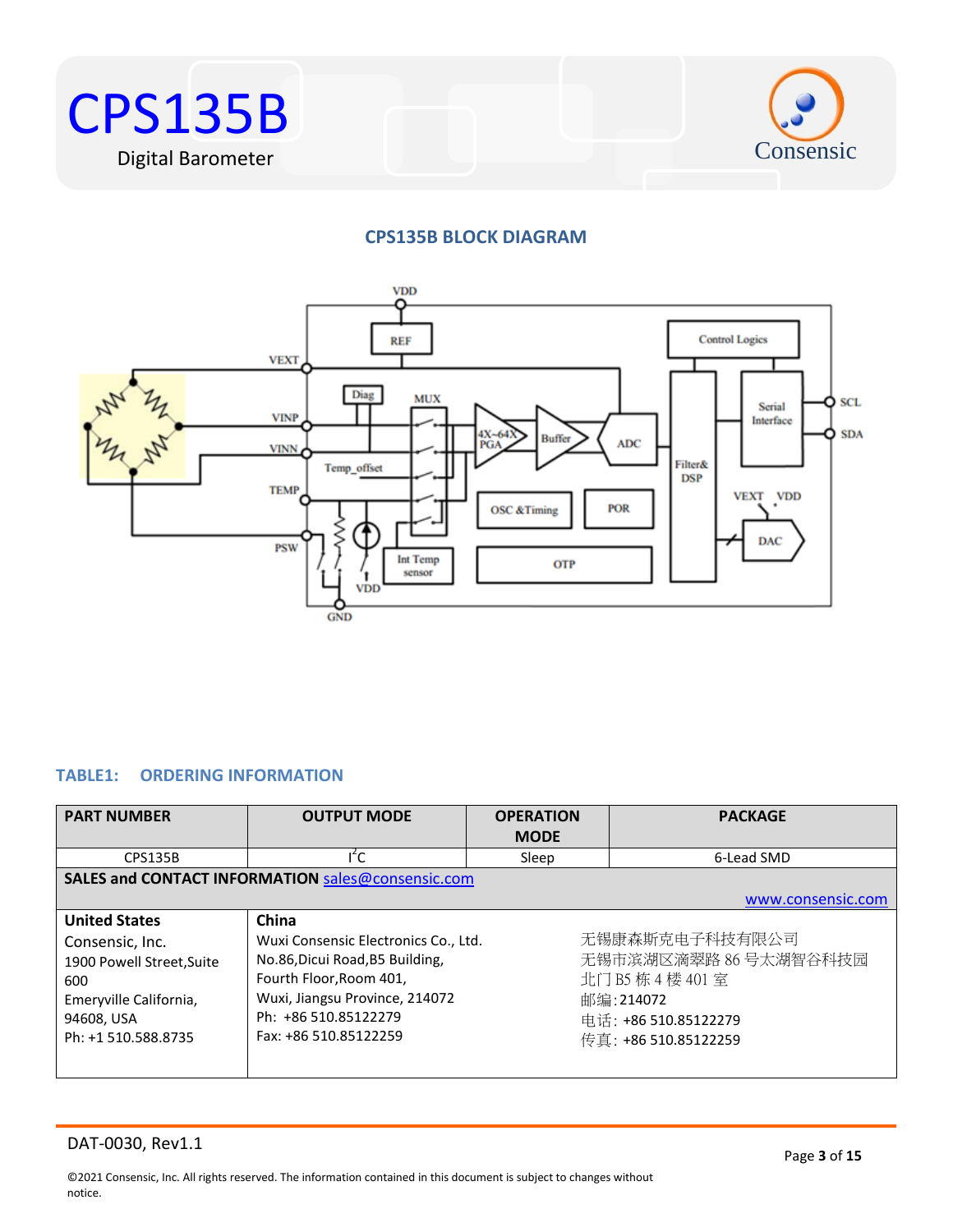



# **CONTENTS**

| $\mathbf{1}$   |     |  |
|----------------|-----|--|
|                | 1.1 |  |
|                | 1.2 |  |
|                | 1.3 |  |
| $\overline{2}$ |     |  |
| 3              |     |  |
|                | 3.1 |  |
|                | 3.2 |  |
| 4              |     |  |
|                | 4.1 |  |
|                | 4.2 |  |
| 5 <sup>5</sup> |     |  |
|                | 5.1 |  |
|                | 5.2 |  |
| 6              |     |  |
| $\overline{7}$ |     |  |
| 8              |     |  |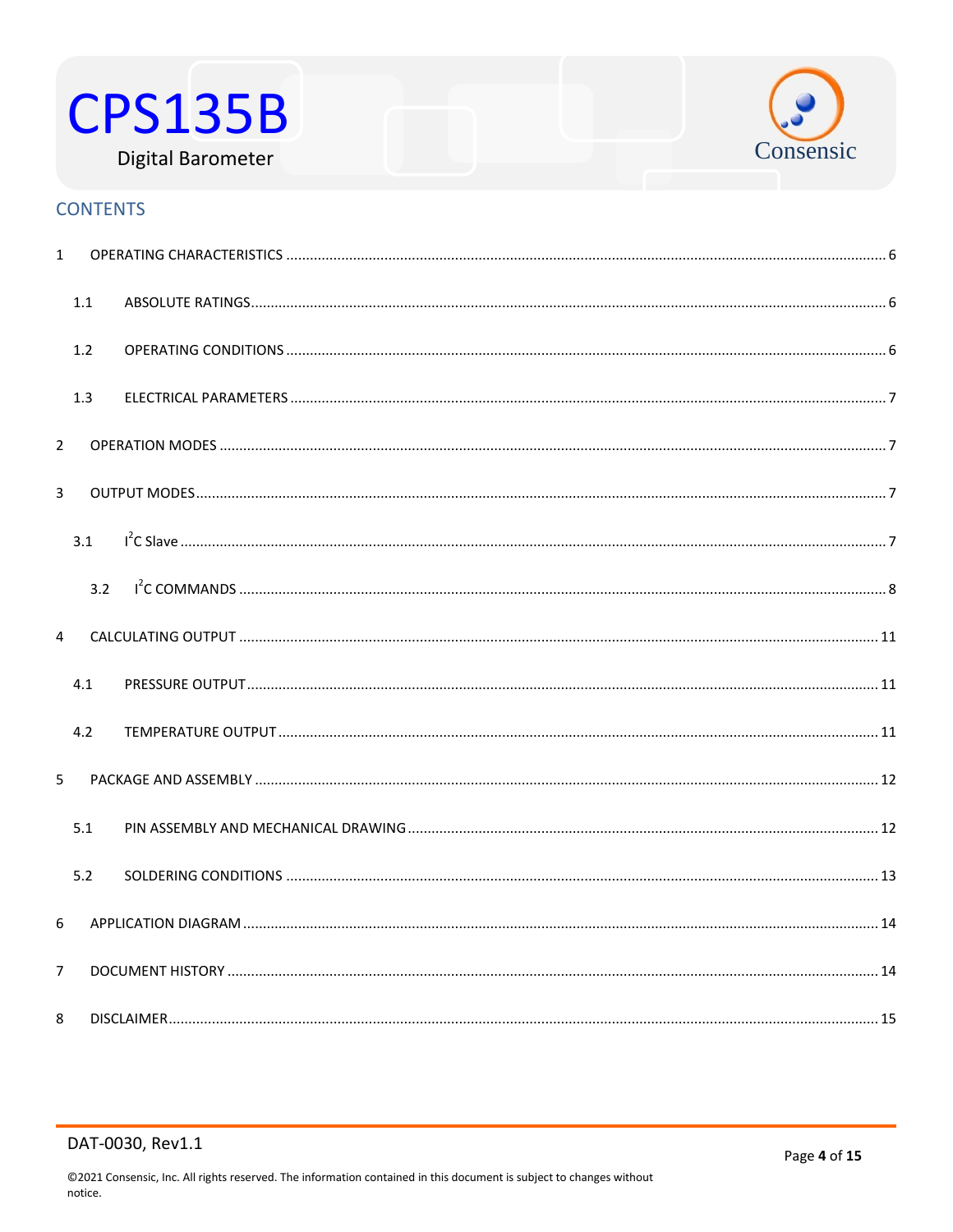



# LIST OF TABLES

| TABLF1:    | ORDERING INFORMATION. |  |
|------------|-----------------------|--|
| $TARIF$ ). |                       |  |

# LIST OF FIGURES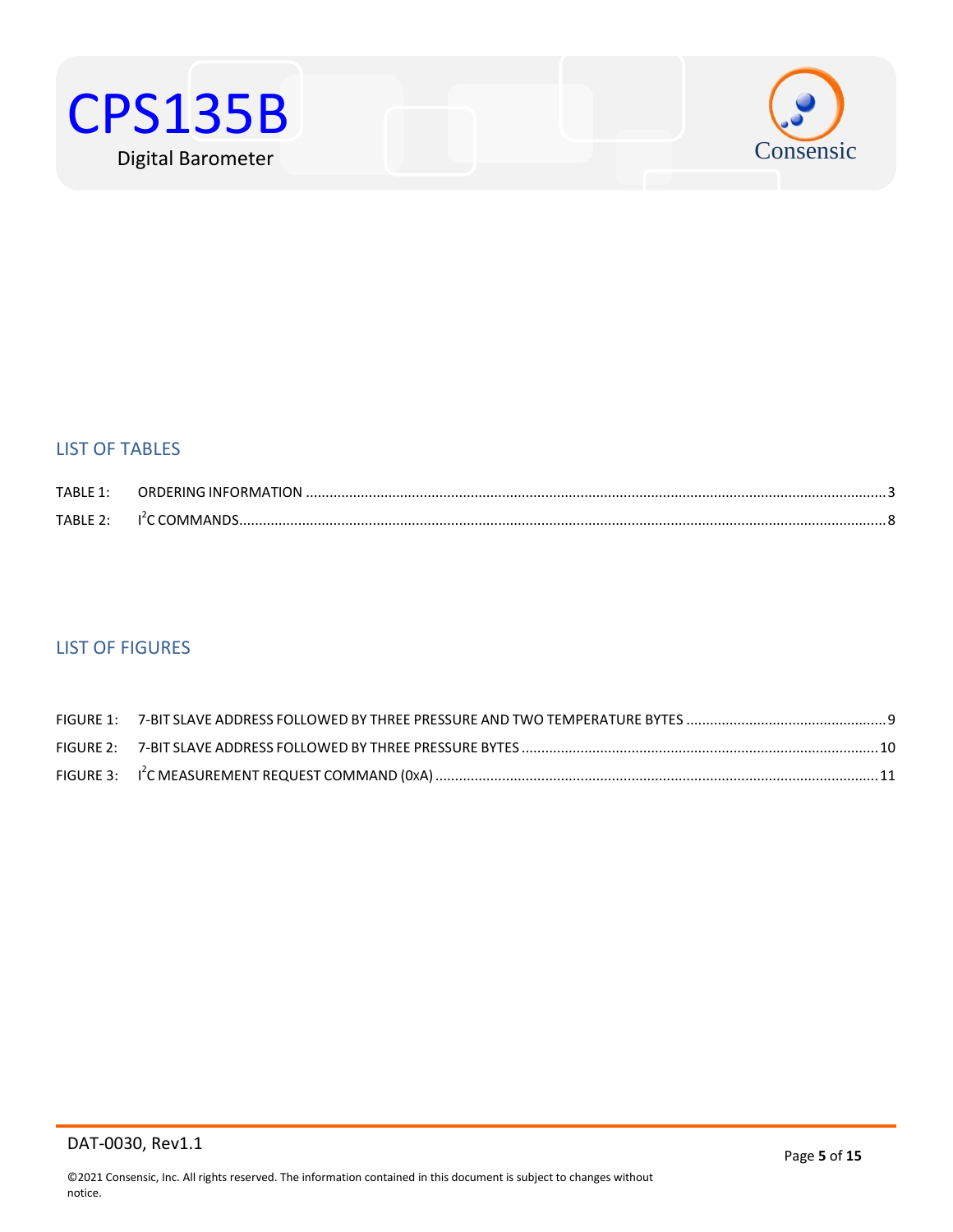



# <span id="page-5-0"></span> $B^{\text{max}}$ **1 OPERATING CHARACTERISTICS**

# <span id="page-5-1"></span>**1.1 ABSOLUTE RATINGS**

| <b>PARAMETER</b>                        | <b>SYMBOL</b>                | <b>CONDITIONS</b> | <b>MIN</b> | <b>TYP</b> | <b>MAX</b>       | <b>UNITS</b> |
|-----------------------------------------|------------------------------|-------------------|------------|------------|------------------|--------------|
| Over Pressure                           |                              |                   |            |            | 2X <sub>FS</sub> | kPa<br>(bar) |
| Supply Voltage (with respect to GND)    | V <sub>DD</sub>              |                   | $-0.3$     |            | 6.5              |              |
| Voltages at Analog and Digital I/O Pins | $V_{A\_10}$<br>$V_{DIO}$     |                   | $-0.3$     |            | $V_{DD} + 0.3$   |              |
| Storage Temperature                     | $\mathsf{T}_{\mathsf{STOR}}$ |                   | -60        |            | 150              | °С           |

# <span id="page-5-2"></span>**1.2 OPERATING CONDITIONS**

| <b>PARAMETER</b>                   | <b>SYMBOL</b>       | <b>CONDITIONS</b>                                                                                | <b>MIN</b>     | <b>TYP</b>  | <b>MAX</b> | <b>UNITS</b> |  |
|------------------------------------|---------------------|--------------------------------------------------------------------------------------------------|----------------|-------------|------------|--------------|--|
| <b>PRESSURE SENSOR</b>             |                     |                                                                                                  |                |             |            |              |  |
|                                    |                     |                                                                                                  | 50             |             | 160        | kPa          |  |
| Range                              |                     |                                                                                                  | (500)          |             | (1600)     | (mbar)       |  |
| Resolution <sup>1</sup>            |                     |                                                                                                  |                | 0.01        |            | kPa          |  |
|                                    |                     |                                                                                                  |                | (0.1)       |            | (mbar)       |  |
|                                    |                     | 50 to 160kPa                                                                                     | $-0.3$         | ±0.15       | $+0.3$     | kPa          |  |
|                                    |                     | @25°C                                                                                            | (-3.0)         | $(\pm 1.5)$ | (+3.0)     | (mbar)       |  |
| Accuracy                           |                     | 50 to 160kPa                                                                                     | $-0.5$         | ±0.3        | $+0.5$     | kPa          |  |
|                                    |                     | (0°C to 50°C Verified)                                                                           | $(-5.0)$       | $(\pm 3.0)$ | (+5.0)     | (mbar)       |  |
| Solder Drifts                      |                     |                                                                                                  | $-0.2$         |             | $+0.2$     | kPa          |  |
| <b>TEMPERATURE SENSOR</b>          |                     |                                                                                                  |                |             |            |              |  |
| Range                              |                     |                                                                                                  | $-40$          |             | 85         | °C           |  |
| Resolution                         |                     |                                                                                                  |                | 0.003       |            | $^{\circ}$ C |  |
| Accuracy                           |                     | -40 $^{\circ}$ C to 85 $^{\circ}$ C                                                              | $-1$           | ±0.75       | $+1$       | $^{\circ}$ C |  |
| <b>OPERATION</b>                   |                     |                                                                                                  |                |             |            |              |  |
| Supply Voltage to GND <sup>2</sup> | V <sub>SUPPLY</sub> |                                                                                                  | $\overline{2}$ | 3.0         | 5.5        | $\vee$       |  |
| <b>Operating Temperature Range</b> |                     |                                                                                                  | -40            |             | 85         | $^{\circ}$ C |  |
| I <sup>'</sup> C Pull-Up Resistors | $R_{PU}$            |                                                                                                  | 1              | 2.2         |            | kΩ           |  |
|                                    |                     | $^{1}$ Guaranteed by design of 24bits ADC, and calculated according to the range in application. |                |             |            |              |  |

<sup>1</sup>Guaranteed by design of 24bits ADC, and calculated according to the range in application.<br><sup>2</sup> Factory calibrated for Pressure and Temperature at 3.0V±10%. Output accuracy will be affected if used outside this range. Oth ranges available upon request.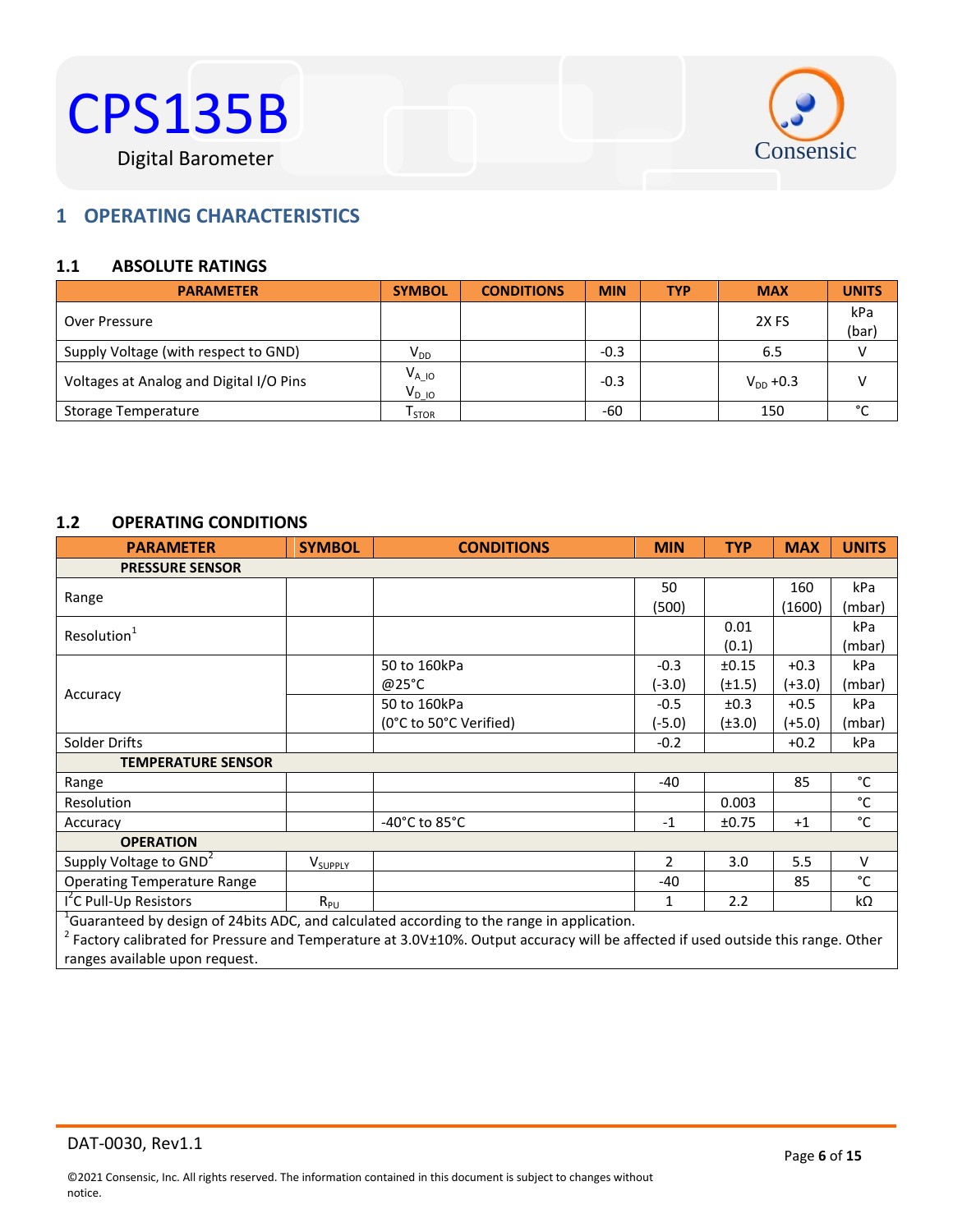# CPS135B





# <span id="page-6-0"></span>1.3 **ELECTRICAL PARAMETERS**

| <b>PARAMETER</b>                                                                | <b>SYMBOL</b>             | <b>CONDITIONS</b> | <b>MIN</b> | <b>TYP</b>  | <b>MAX</b> | <b>UNITS</b>   |
|---------------------------------------------------------------------------------|---------------------------|-------------------|------------|-------------|------------|----------------|
| <b>SUPPLY CURRENT</b>                                                           |                           |                   |            |             |            |                |
| Supply Current,<br>average(1)<br>during conversion(2)<br>standby(no conversion) | lavg<br><b>Isc</b><br>Iss | $VDD=3V$          |            | 3.95<br>1.5 | 0.2        | μA<br>mA<br>uA |
| <b>ANALOG TO DIGITAL CONVERTER</b>                                              |                           |                   |            |             |            |                |
| Resolution                                                                      | $r_{ADC}$                 |                   |            |             | 24         | Bit            |
| I <sup>2</sup> C Clock Frequency                                                | F <sub>C, I2C</sub>       |                   |            |             | 400        | kHz            |

## **Notes**

- 1) Under the assumption of one conversion every second. Conversion means either a pressure or a temperature measurement
- 2) During conversion, the sensor will be switched on to VDD, and after conversion ended, the sensor will automatically be switched off from VDD.

# <span id="page-6-1"></span>**2 OPERATION MODES**

The CPS135B is factory programmed to Sleep Mode. In this mode, the CPS135B remains asleep until the master/host sends a measurement request (MR) before taking sensor measurements. After the CPS135B receives an MR command, it wakes up, runs a full measurement cycle, stores the measurement data in internal registers and then returns to sleep mode again.

# <span id="page-6-2"></span>**3 OUTPUT MODES**

### <span id="page-6-3"></span>**3.1 I 2 C Slave**

Two-wire  $I^2C$  is available for reading sensor measurement data from the CPS135B.

The factory setting for the I<sup>2</sup>C slave address is 0x6D and the communication is restricted to this address only.

 $I^2C$  Address = 0x6D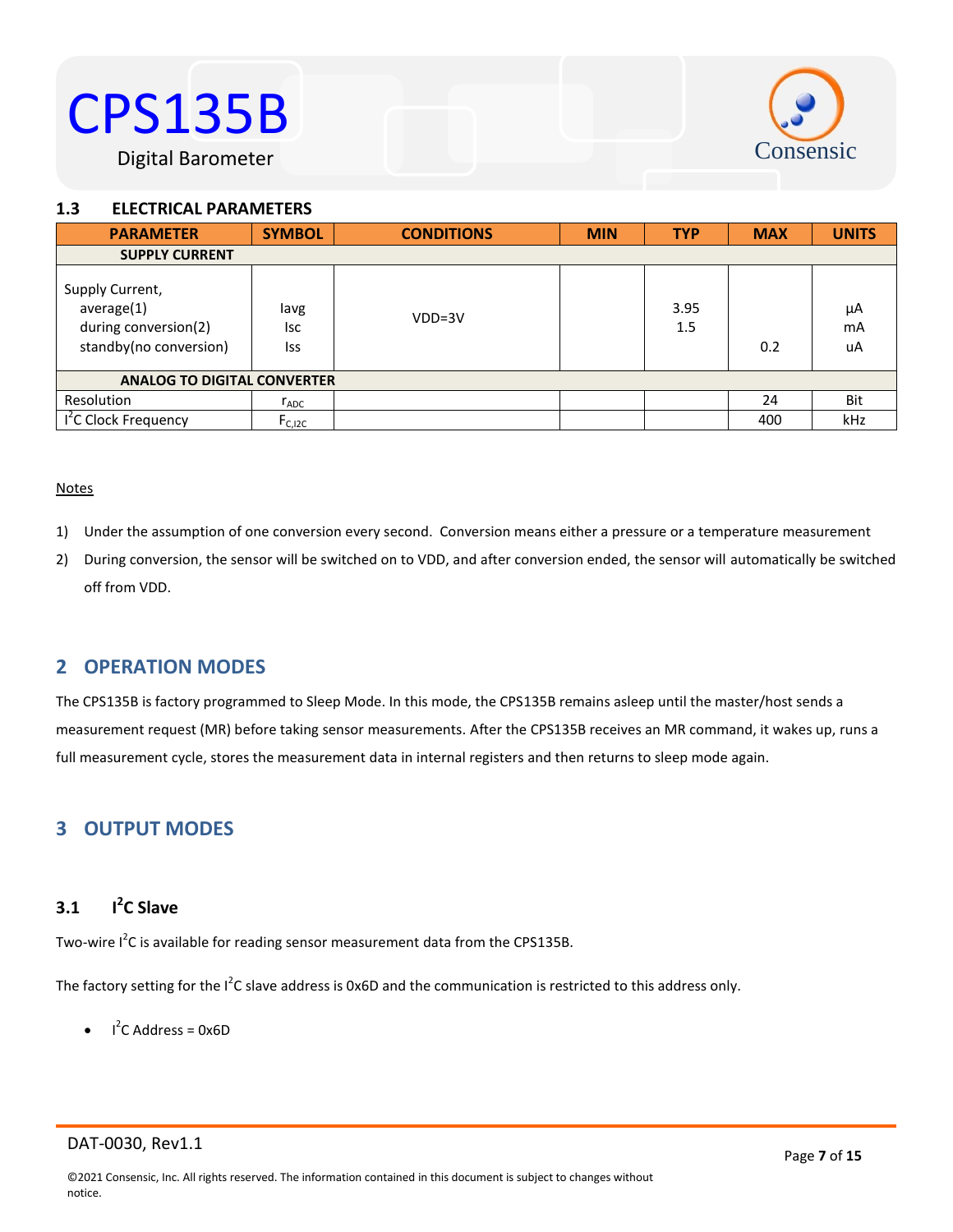



## <span id="page-7-0"></span><sup>2</sup>C COMMANDS **3.2 I**

<span id="page-7-1"></span>Table 2 details the commands to interface with the device in the  $I^2C$  mode.

# **TABLE 2: I 2 C COMMANDS**

| <b>TYPF</b>              | <b>DESCRIPTION</b>                                                                                                                       |
|--------------------------|------------------------------------------------------------------------------------------------------------------------------------------|
| Get Data (GD)            | Retrieves the sensor measurement data from the internal<br>CPS135B registers*.                                                           |
| Measurement Request (MR) | Wakes up the CPS135B, performs a sensor measurement,<br>stores the sensor measurement data in internal registers<br>and returns to sleep |

*\*Note: GD does not initiate a new measurement. Repeated GD commands will return the same (or stale) sensor measurement data. An MR is required to perform a full sensor measurement cycle to refresh the sensor register data.*

The Get Data (GD) command is used to read out data from the CPS135B. With the start of communication (for I<sup>2</sup>C after reading the slave address) the entire sensor measurement output packet will be loaded in a serial output register. The register will be updated after the communication is finished. The output is always scaled to 24-bits.

The ordering of the bits is "big-endian".

# $3.2.1$  I<sup>2</sup>C GET DATA

An I<sup>2</sup>C Get Data command starts with the 7-bit slave address and the 8<sup>th</sup> bit = 1 (READ). The device then sends acknowledge (ACK), indicating I<sup>2</sup>C communication success. The number of data bytes returned by the device is determined by the master, which controls NACK and stop conditions.

Figure 1 displays and example for sending three bytes followed by reading five bytes. The first byte contains the I<sup>2</sup>C address followed by internal register address(0x06). Then thel<sup>2</sup>C address is repeated, followed by the slave sending out three pressure bytes and two temperature bytes.

**The GD command is used to retrieve the pressure and temperature sensor data after an MR command has been executed.**

notice.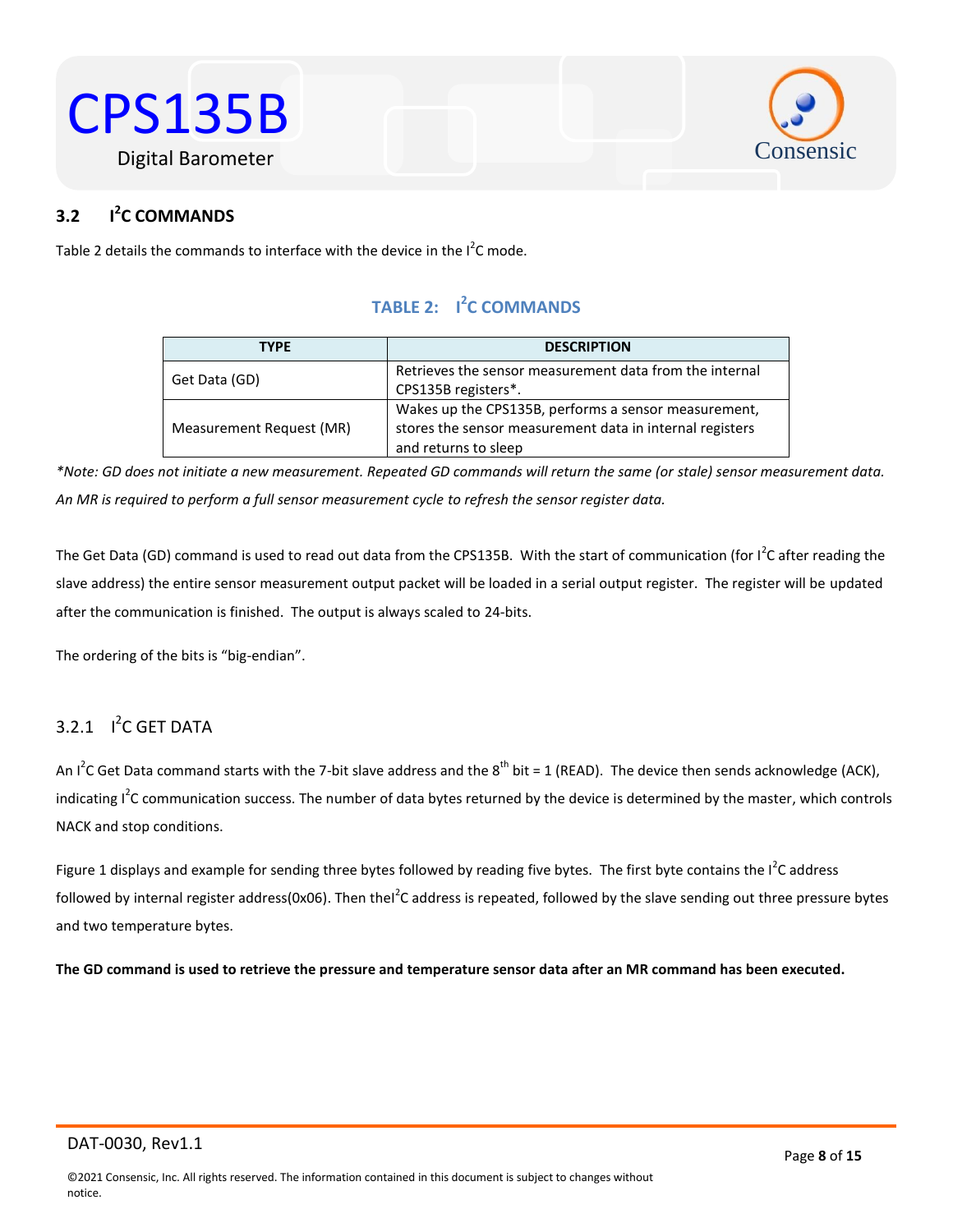



# **FIGURE 1: 7-BIT SLAVE ADDRESS FOLLOWED BY THREE PRESSURE AND TWO TEMPERATURE BYTES**

Note that the two temperature byte codes are formatted in 2's complement.

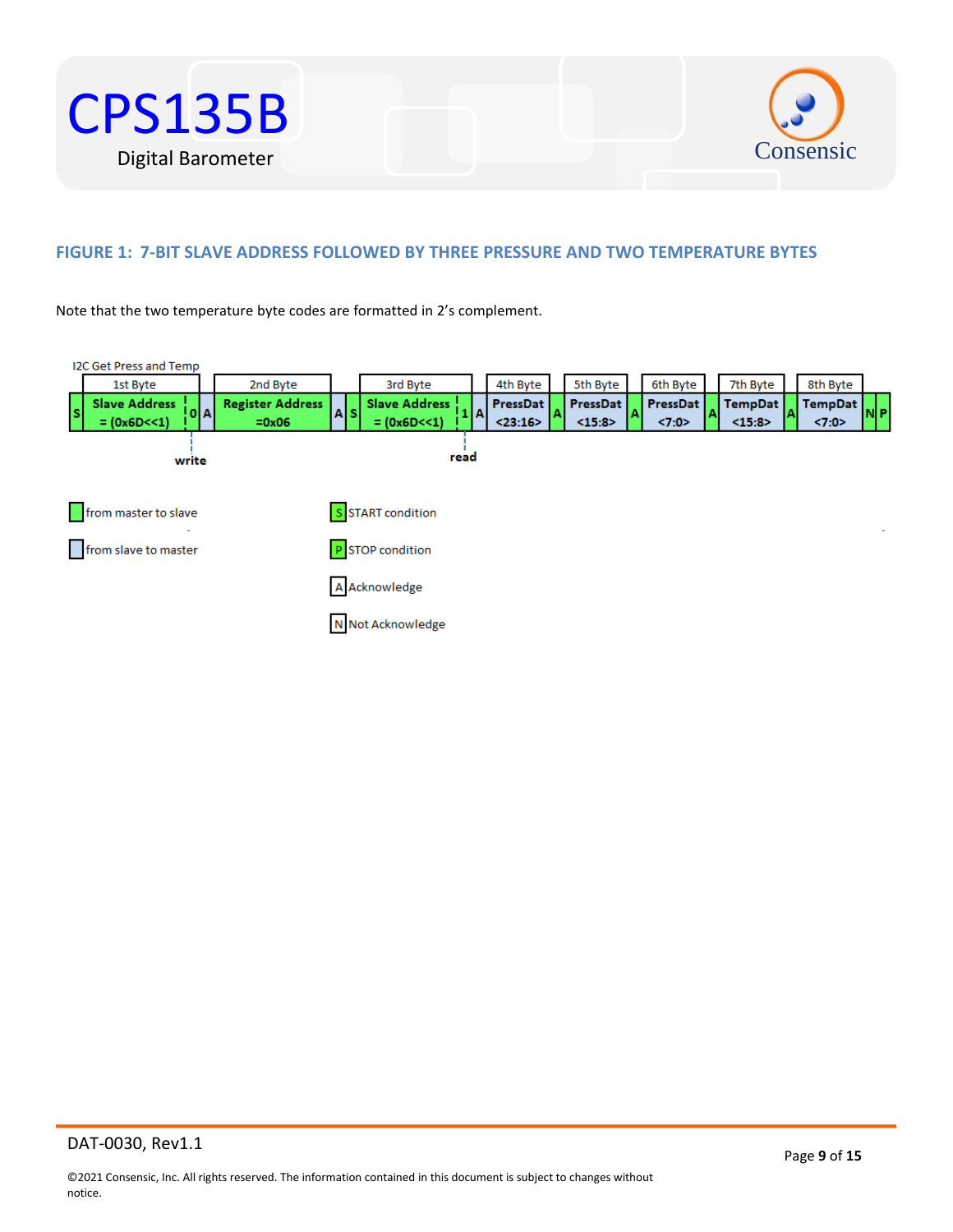



# **FIGURE 2: 7-BIT SLAVE ADDRESS FOLLOWED BY THREE PRESSURE BYTES**

For Pressure data only, the data stream can be terminated after the sixth pressure byte. See Figure 2 below.



# 3.2.2 <sup>1<sup>2</sup>C MEASUREMENT REQUEST</sup>

The I<sup>2</sup>C MR is used to wake up the device from Sleep Mode and start a complete sensor measurement cycle, before the device returns to Sleep Mode again. The measurement cycles starts with a pressure measurement followed by a temperature measurement. The sensor measurements are digitized and run through an onboard compensation algorithm before the final measurement values are written to the digital output register. As shown in Figure 3, the communication requires the slave address (0x6D) and a WRITE bit (0) to initiate the MR. This is followed by two bytes; register address (0x30) and measurement (0xA). After the CPS135B responds with the slave ACK, the master terminates the communication with a stop condition.

Sensor measurement conversion time takes approximately 5ms, so MRs should not be sent faster than every 5ms.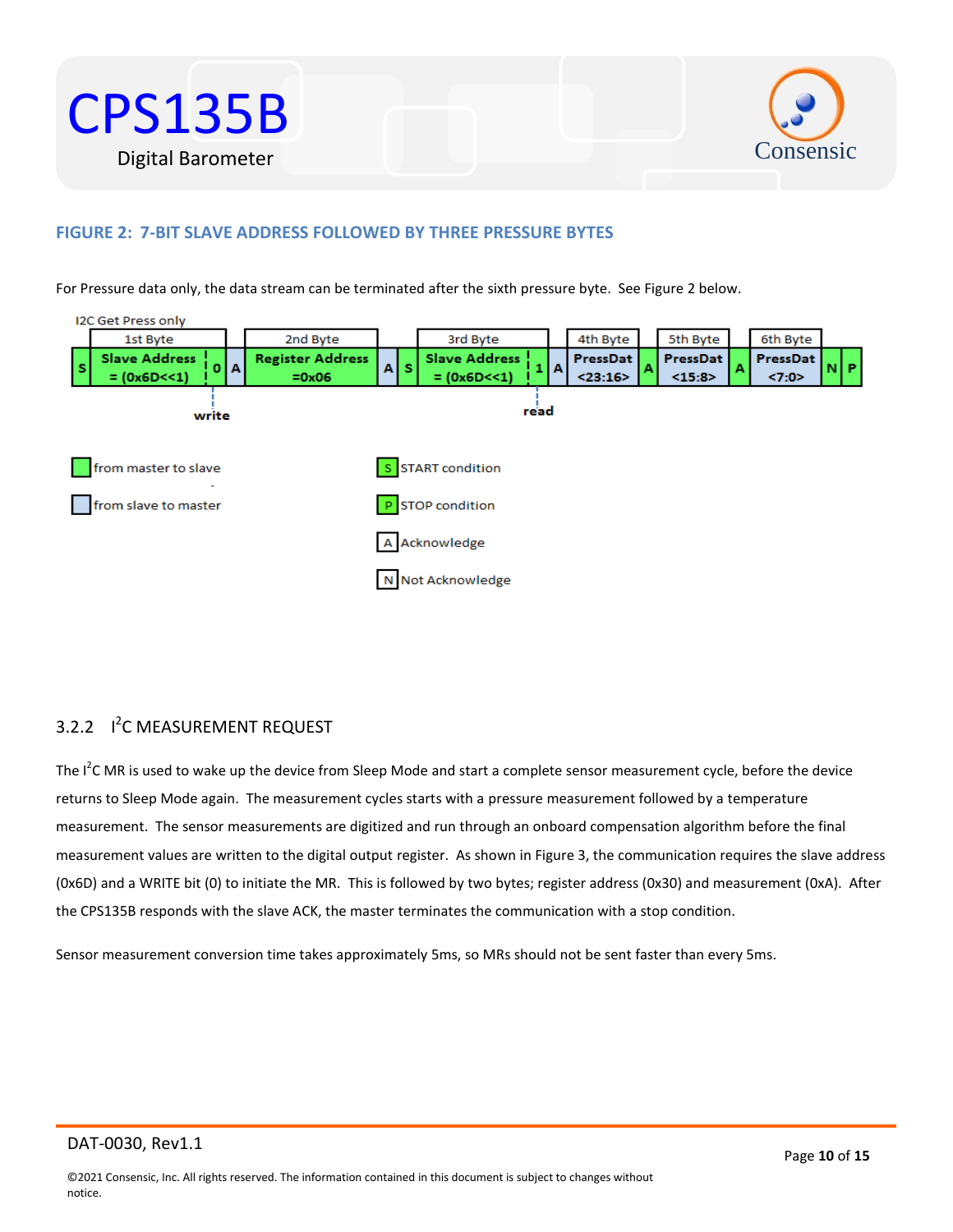



# **FIGURE 3: I 2 C MEASUREMENT REQUEST COMMAND (0xA)**



# <span id="page-10-0"></span>**4 CALCULATING OUTPUT**

After retrieving the data, the compensated output can be scaled to real world values by following the equations below.

# <span id="page-10-1"></span>**4.1 PRESSURE OUTPUT**

An example of the 24-bit compensated pressure with a full scale range of 50 to 160kPa can be calculated as follows:

Pressure [kPa] = (Pressure 3rd Byte [23:16] x 65536+Pressure 2nd Byte [15:8] x 256 + Pressure1st Byte [7:0]) / 2^5/1000

# <span id="page-10-2"></span>**4.2 TEMPERATURE OUTPUT**

The 16-bit compensated temperature can be calculated as follows: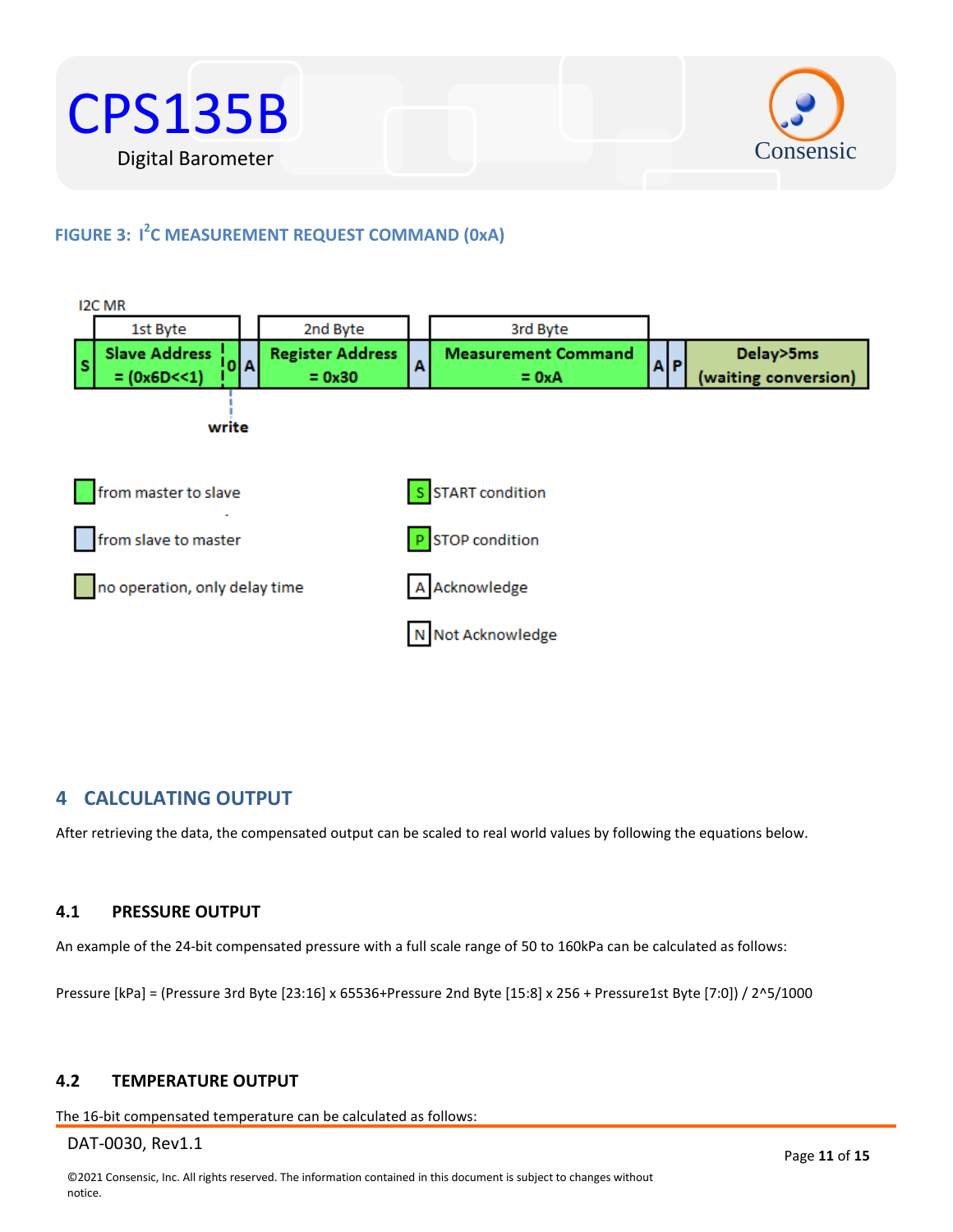



Positive Temperature [°C] = (Temperature High Byte [15:8] x 256 + Temperature Low Byte [7:0]) / 2^8

Negative Temperature [°C] = (Temperature High Byte [15:8] x 256 + Temperature Low Byte [7:0]-65536) / 2^8

# <span id="page-11-0"></span>**5 PACKAGE AND ASSEMBLY**

The CPS135B is available in a 6-pin SMD package.

# <span id="page-11-1"></span>**5.1 PIN ASSEMBLY AND MECHANICAL DRAWING**



# Figure 1. Pin Configuration

| <b>PIN</b> | <b>Name</b> | <b>Type</b> | <b>Function</b>                |
|------------|-------------|-------------|--------------------------------|
|            | <b>VDD</b>  | P           | <b>Positive Supply Voltage</b> |
| 2          | <b>NC</b>   | ---         |                                |
| 3          | <b>SCL</b>  |             | <b>Serial Data Clock</b>       |
| 4          | <b>SDA</b>  | 1/O         | l <sup>2</sup> C Data IO       |
| 5          | <b>NC</b>   | ---         |                                |
| 6          | <b>GND</b>  | P           | Ground                         |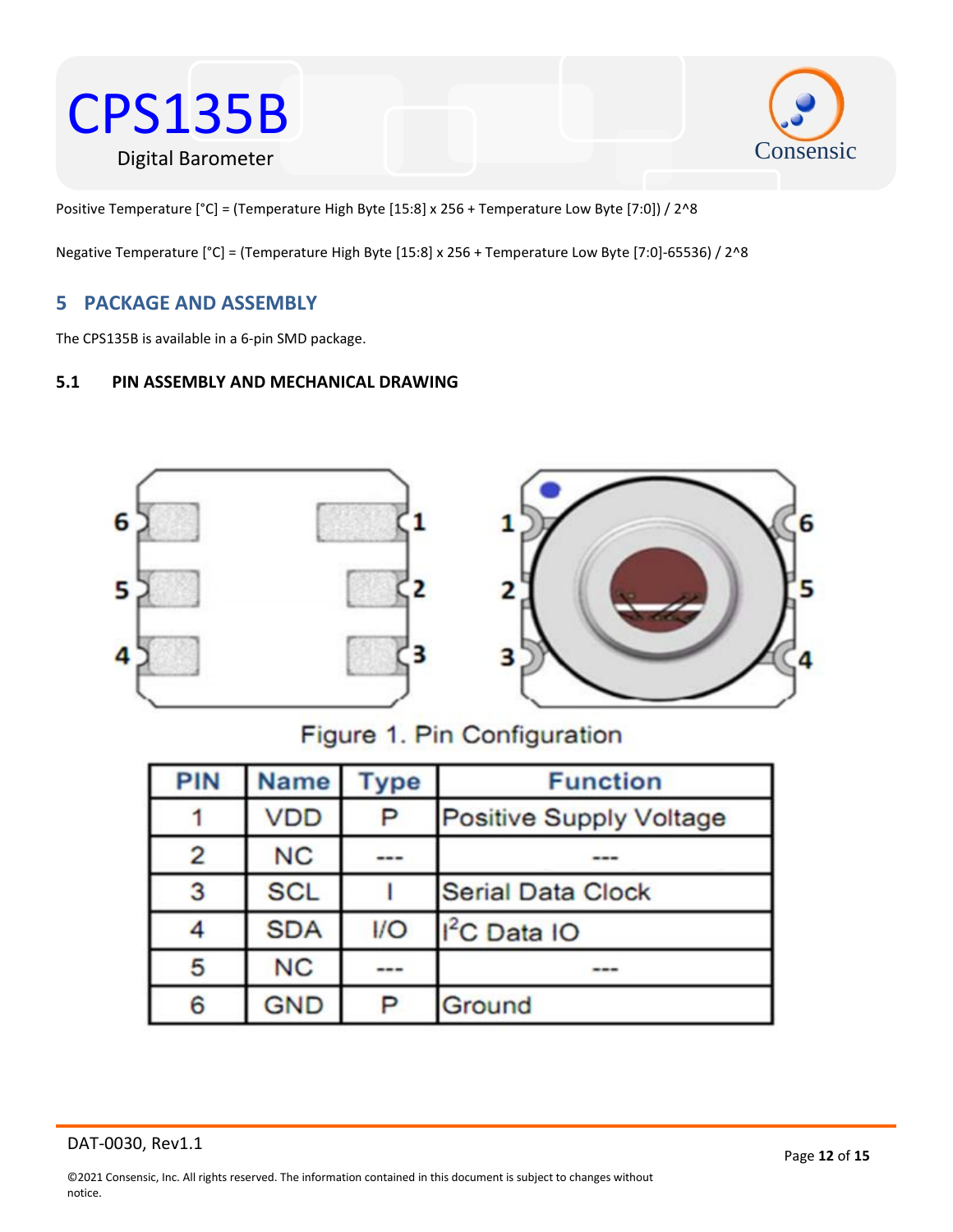

 $0.1 - 0.3$ 



 $Ø2.60$  $Q4.20$ 

Note: 1. Dimensions in mm

 $127$ 

- 2. Interpret Dim and tolerance per ASME Y14.5M-1994
- 3. Angular Dimensions ±0.3°
- 4. Hole Locations ±0.1
- 5. Linear Dimension ±0.04
- 6. Cap centering ±0.15 from center of ceramic

# <span id="page-12-0"></span>**5.2 SOLDERING CONDITIONS**

# **TABLE4: PACKAGE REFLOW TEMPERATURE**

| <b>PARAMETER</b>           | <b>CONDITIONS</b>                                | <b>MIN</b> | <b>TYP</b> | <b>MAX</b> | <b>UNITS</b> |
|----------------------------|--------------------------------------------------|------------|------------|------------|--------------|
| Soldering Peak Temperature | Less than 30 seconds<br>(JEDEC-STD-020 Standard) |            |            | 260        | $\sim$       |

4.50

4.50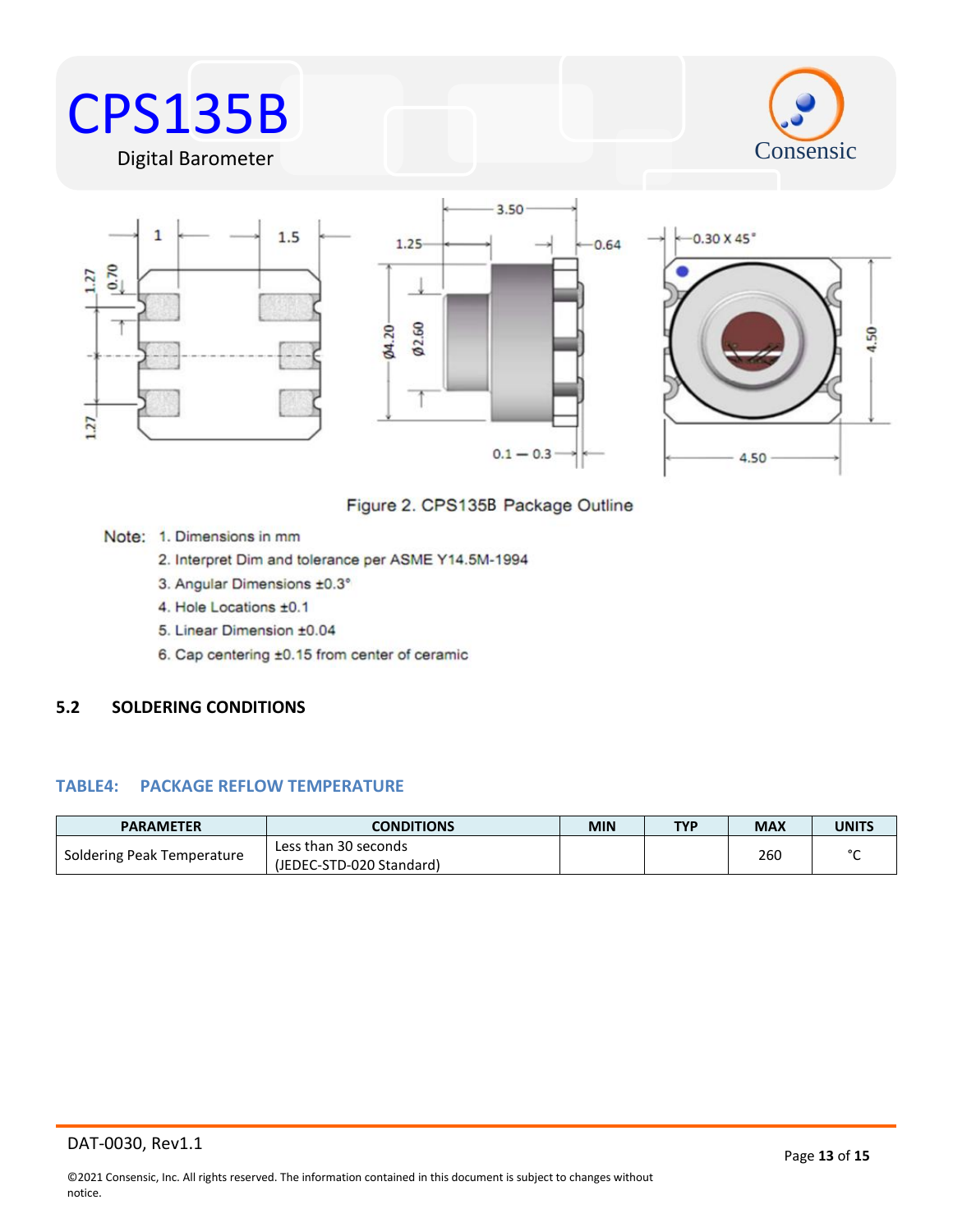



# <span id="page-13-0"></span>**6 APPLICATION DIAGRAM**



# <span id="page-13-1"></span>**7 DOCUMENT HISTORY**

| <b>REVISION</b> | <b>DATE</b> | <b>DESCRIPTION</b>            |
|-----------------|-------------|-------------------------------|
| 0.0             | 01-Sep-2016 | Preliminary                   |
| 1.0             | 10-Oct-2016 | Range change to 50kpa ~160kpa |
| 1.1             | 01-Mar-2021 | Modify company address        |